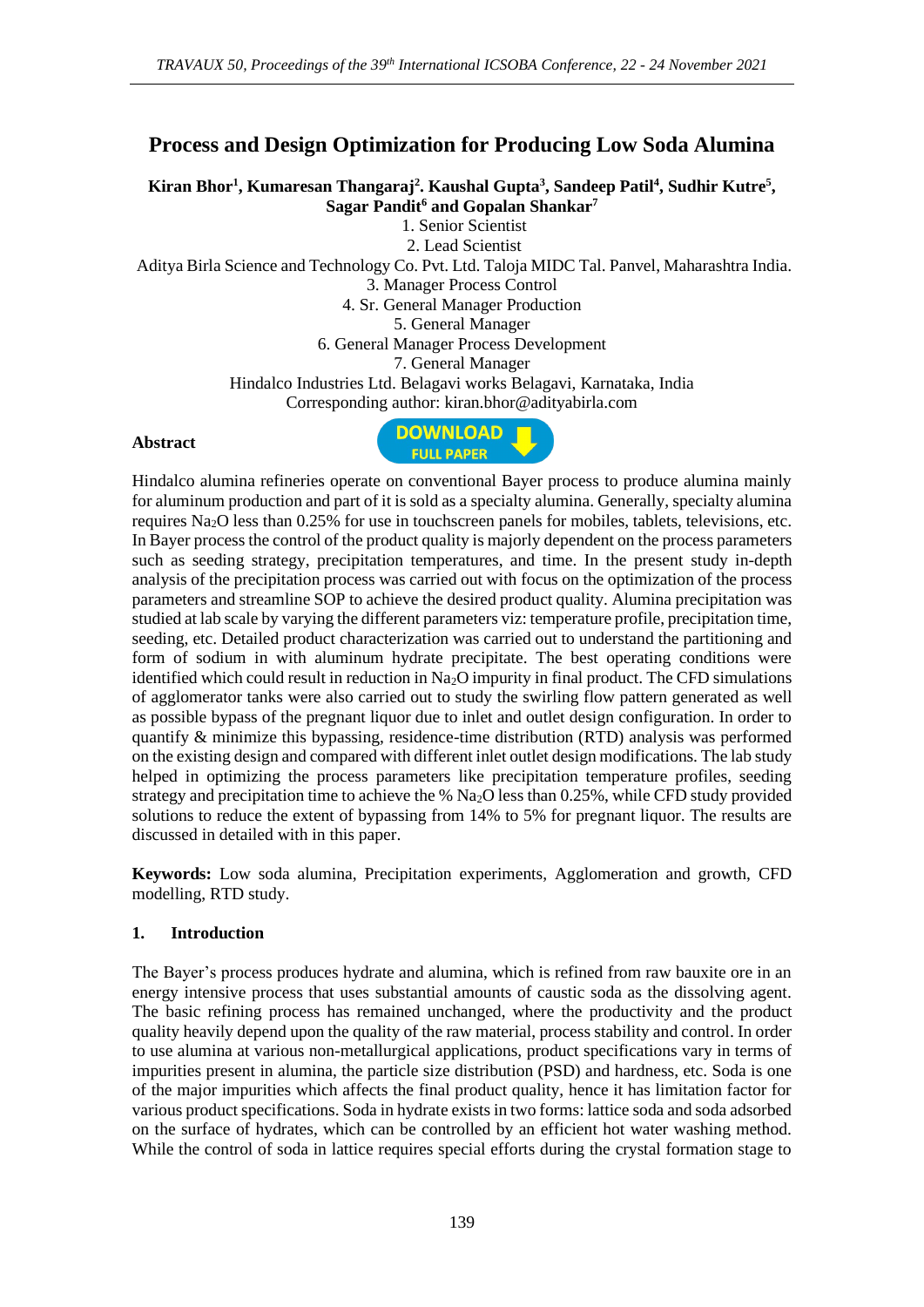prevent impurities from being trapped in the crystal lattice. Diluting the solution, raising the temperature, controlling the seeding strategy by varying particle size of seeds, as well as seed loadings can slightly reduce the soda content [1]. The process of producing saturated liquor remains the same for metallurgical as well as non-metallurgical applications. The method of achieving super saturation and the use of seeding with various PSD decides the level of impurities and PSD of the final alumina tri-hydrate. Consistently producing lower soda impurities of less than 0.25 % in alumina is a challenge for the plant's operating team. In general, a trade-off exists between the soda content, the particle size distribution and the productivity. It is important to optimize and balance various variables in the agglomeration and growth of alumina hydrate to achieve lower soda levels. Hence, current study was carried out with objective to find out process parameters for achieving the desired %  $Na<sub>2</sub>O$  in alumina. This study utilizes experiment and modeling approach to attain the process parameters for desired alumina quality.

### **2. Technical Approach**

The precipitation experiments were designed and carried out in lab scale precipitator by varying pregnant liquor (PGL) temperature, PSD, fine and coarse seed loading. The retention time and the precipitated hydrate products were analyzed using X-ray Fluorescence (XRF) and Malvern particle size analyzer for % Na2O and PSD, respectively. The design of the first plant agglomerator and the turbulence generated due to its inlet and outlet configuration resulted in probable short circuiting of fluid to the next agglomerator. The design analysis was performed using the CFD modelling approach and ANSYS Fluent 16.0 as a tool to converge the solution in steady state. Fluid bypass was quantified using a residence time distribution approach in transient simulation employing inert tracer.

## **2.1 Precipitation Experiments**

The experimental setup consists of a water bath for indirectly heating/cooling the slurry with a precise temperature and time controller in order to maintain the desired temperature gradient during the precipitation time. This installation facilitates the adjustment of a start and end temperature as well as a cooling rate to carry out precipitation of alumina tri-hydrate using the pregnant liquor and the seedings. The setup consists of 12 tanks which ensure the proper mixing of the pregnant liquor and the seeds in all the tanks. The pregnant liquor (PGL) required for the precipitation was arranged from Bayer processing plant and the caustic concentration was adjusted to remove any effects for all of the DOE experiments. The seedings used for the experiments were collected in a single lot from Bayer processing plant to maintain the same seed morphology and the impurities. All 12 tanks can be simulated with different seeding inputs as well as different retention times, This facility also ensures the easy discharge of the slurry volume after the desired time for the individual tanks. Input seeds were analyzed for particle size distribution, impurities and SEM analysis for morphology of the seed structure. Experiments (DOE) were designed as shown in Table 1 in order to study the effect of different input variables like retention time, PGL temperature, seed charge and seed ratio on productivity of alumina and the % of Na<sub>2</sub>O impurity addition in alumina hydrate. In addition to the DOE experiments, a few sets of experiments with total time duration of 6 hours and sampling at the frequency of 30 minutes were carried out to study the process of agglomeration and soda occlusion in details during the agglomeration step. Samples collected during all experiments were washed with hot water and filtered multiple times to ensure removal of surface soda as well as oven dried for removal of surface moisture. Further, these samples were analyzed for  $%$  Na<sub>2</sub>O and particle size distribution. For the caustic measurement in liquor standard titration methods were used. The samples collected during agglomeration steps were analyzed using a scanning electron microscope (SEM) for the particles size distribution of impurities, as well as structure and morphology. The results of all experiments will be discussed.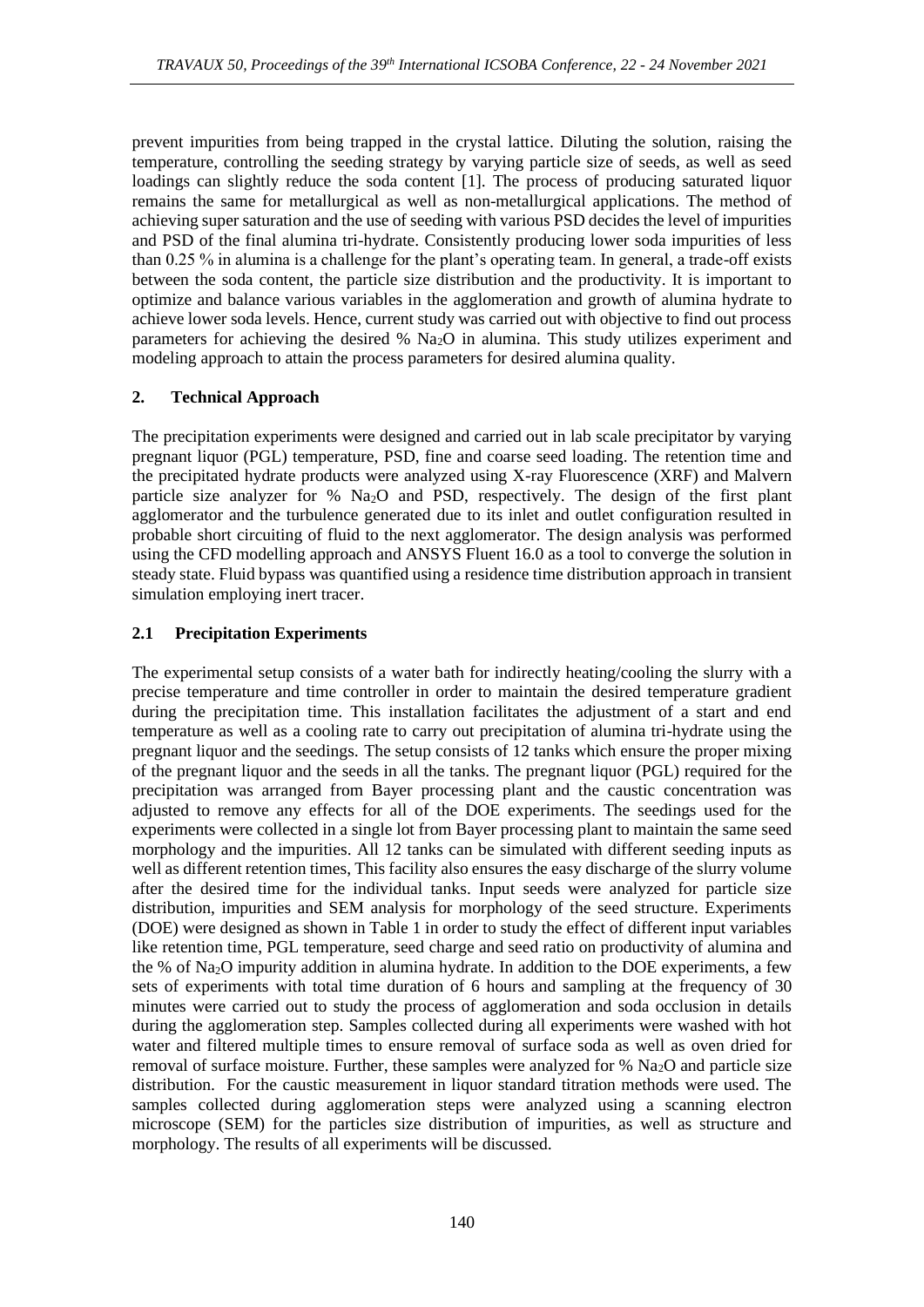| N <sub>0</sub> | <b>Design</b>      | <b>Mean</b><br><b>Retention</b><br>time (sec) | <b>Dispersion</b><br>N <sub>0</sub> | % bypassing of PGL at different time |                  |      |      |       |       |
|----------------|--------------------|-----------------------------------------------|-------------------------------------|--------------------------------------|------------------|------|------|-------|-------|
|                |                    |                                               |                                     | $10 \text{ min}$                     | $20 \text{ min}$ | 30   | 40   | 50    | 60    |
|                |                    |                                               |                                     |                                      |                  | min  | min  | min   | min   |
|                | Existing<br>Design | 6276                                          | 0.316                               | 4.5 $e^{-5}$                         | 0.09             | 1.21 | 4.2  | 8.74  | 14.06 |
| $\overline{2}$ | Design 1           | 6250                                          | 0.317                               | $-4$<br>9.1 <sub>e</sub>             | 0.34             | 2.45 | 6.44 | 11.37 | 16.44 |
|                | Design 2           | 7100                                          | 0.167                               | $-10$<br>1.2e                        | 3.6e             | 0.05 | 0.56 | 2.36  | 5.96  |

**Table 3. RTD results and mean residence time for all simulated cases**

Table 3 clearly indicates the better mixing in Design 2 than that of other simulated cases. The inlet and outlet configuration of existing design results in bypassing of 14 % PGL liquor (before 60 min) to next agglomerator, which is maintained at lower temperature. When this PGL enters the next tank at lower temperature, the super saturation increases drastically. Hence, the rate of precipitation increases and results in increased soda in hydrate. While Design 2inlet - outlet configuration of Design 2 results in  $\sim$  5% bypass of PGL, the existing design will result in a higher soda content in hydrate than that of Design 2. The top region of the agglomerator includes all the PGL inlets, fine seed and re-circulatory flow and it needs to be mixed intensively, i.e. higher values of the dispersion number.

#### **4. Conclusions**

The initial period of higher precipitation rate determines the major proportion of the %  $Na<sub>2</sub>O$ content association with alumina tri-hydrate. This is due to the increased level of local supersaturation and resulting in a higher precipitation rate in the initial time. The precipitation kinetic experiments clearly show the importance of higher PGL temperature, higher seed load and higher fine seed fraction as well as higher retention time to achieve lower %  $Na<sub>2</sub>O$  values in alumina. The optimum conditions are supersaturation of 60.8 g/l, total seed surface area of 13.50  $m<sup>2</sup>$  and ratio (N) of 0.37. CFD simulations of all designs attempted revealed that t Design 2 performed well in terms of minimizing the percentage short circuiting of both supersaturated liquid and seed slurry. The bypassing of inlet feed is reduced to 5 % (Design 2) from 14% (existing design). The product quality in terms of lower soda  $\langle$ <0.25 %) in alumina can be achieved by maintaining the above-mentioned process key ratio/ supersaturation.

### **5. References**

- 1 Bhattacharya et. al., Factors controlling precipitation of finer size alumina trihydrate International *Journal of Mineral Processing*, 2002, 65 (2): 109-124.
- 2 Cheng et. al., Numerical simulation of swirling flows in oxidation reactors for TiO<sub>2</sub> manufacture., *China Particulogy* (2006), Vol. 4 Nos. 3-4,108-113.
- 3 Farrow, et. al., "Recent Developments in Techniques and Methodologies for Improving Thickener Performance", *Chem. Eng. J.*, (2000), 80, 149-155.
- 4 A. D. Harvey, III and E. S. Rogers, Steady and Unsteady Computation of Impeller-Stirred Reactors, *AIChE J*. (1996), 42, 2701.
- 5 T. Kumaresan, N.K. Nere and J.B. Joshi, Effect of Internals on the Flow Pattern and Mixing in Stirred Tanks, *Ind. Eng. Chem. Res.*, (2005), 44, 9951-9961.
- 6 T. Kumaresan, et al, Performance improvement of alumina digestors, *Seventh International Conference on CFD in the Minerals and Process Industries CSIRO*, Melbourne, Australia, 9-11 December 2009.
- 7 O. Levenspiel, *Chemical Reaction Engineering*, 3rd Ed., (New York, NY: Wiley, 1999).